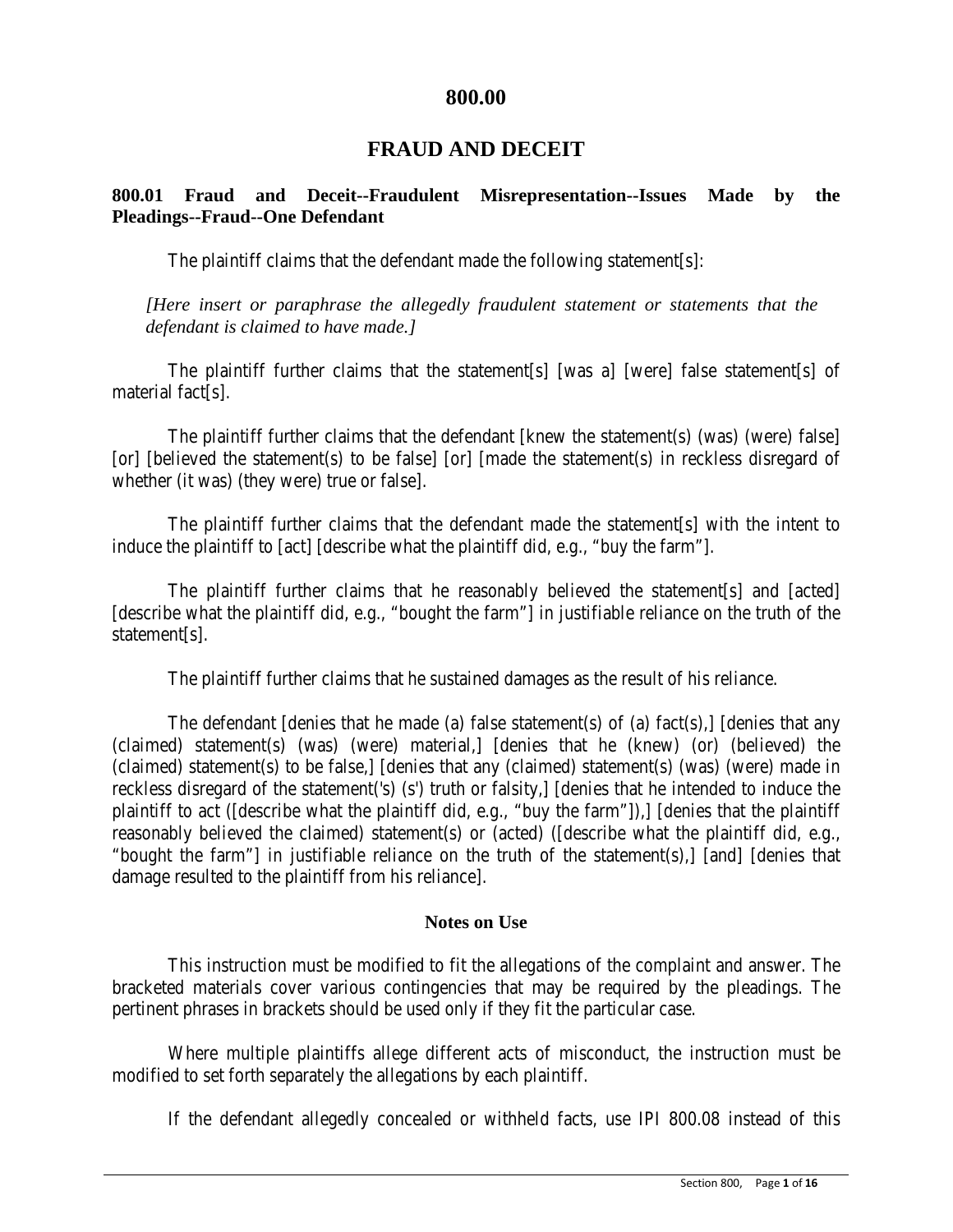instruction.

## **Comment**

An issues instruction must meet the standards of *Signa v. Alluri,* 351 Ill.App. 11, 113 N.E.2d 475 (1st Dist.1953), that the issues made by the pleadings be concisely stated without characterization and undue emphasis.

The elements of the tort of fraudulent misrepresentation are stated in *Gerill Corp. v. Jack L. Hargrove Builders,* 128 Ill.2d 179, 538 N.E.2d 530, 536; 131 Ill.Dec. 155, 161 (1989), *cert. denied*, 493 U.S. 894, 110 S.Ct. 243, 107 L.Ed.2d 193 (1989).

Fraud may be established where a party acted in culpable ignorance as to the truth or falsity of the assertion. *Perlman v. Time, Inc.,* 64 Ill.App.3d 190, 380 N.E.2d 1040, 1045; 20 Ill.Dec. 831, 836 (1st Dist.1978).

Justifiable reliance is an element of the tort of fraud and deceit. *Gerill v. Jack L. Hargrove Builders,* 128 Ill.2d 179, 538 N.E.2d 530, 536; 131 Ill.Dec. 155, 161 (1989). The expression "justifiable reliance" is thought to be synonymous with the expression "reasonable reliance," and in fact some courts use each expression in the same opinion. *Central States Joint Board v. Continental Assurance Co.,* 117 Ill.App.3d 600, 453 N.E.2d 932, 935-937, 73 Ill.Dec. 107, 110-112 (1st Dist.1983); *Warner v. Lucas,* 185 Ill.App.3d 351, 541 N.E.2d 705, 706; 133 Ill.Dec. 494, 495 (5th Dist.1989) (reasonably believed and justifiably relied upon).

Sometimes a court speaks only of "reliance" when discussing elements of fraudulent misrepresentation, but typically "justifiable reliance" will be found in the opinion. *Soules v. General Motors Corp.,* 79 Ill.2d 282, 402 N.E.2d 599, 601; 37 Ill.Dec. 597, 599 (1980).

There is an excellent discussion of the development of the law of fraud and deceit in the case of *Mother Earth, Ltd. v. Strawberry Camel, Ltd.,* 72 Ill.App.3d 37, 390 N.E.2d 393, 28 Ill.Dec. 226 (1st Dist.1979).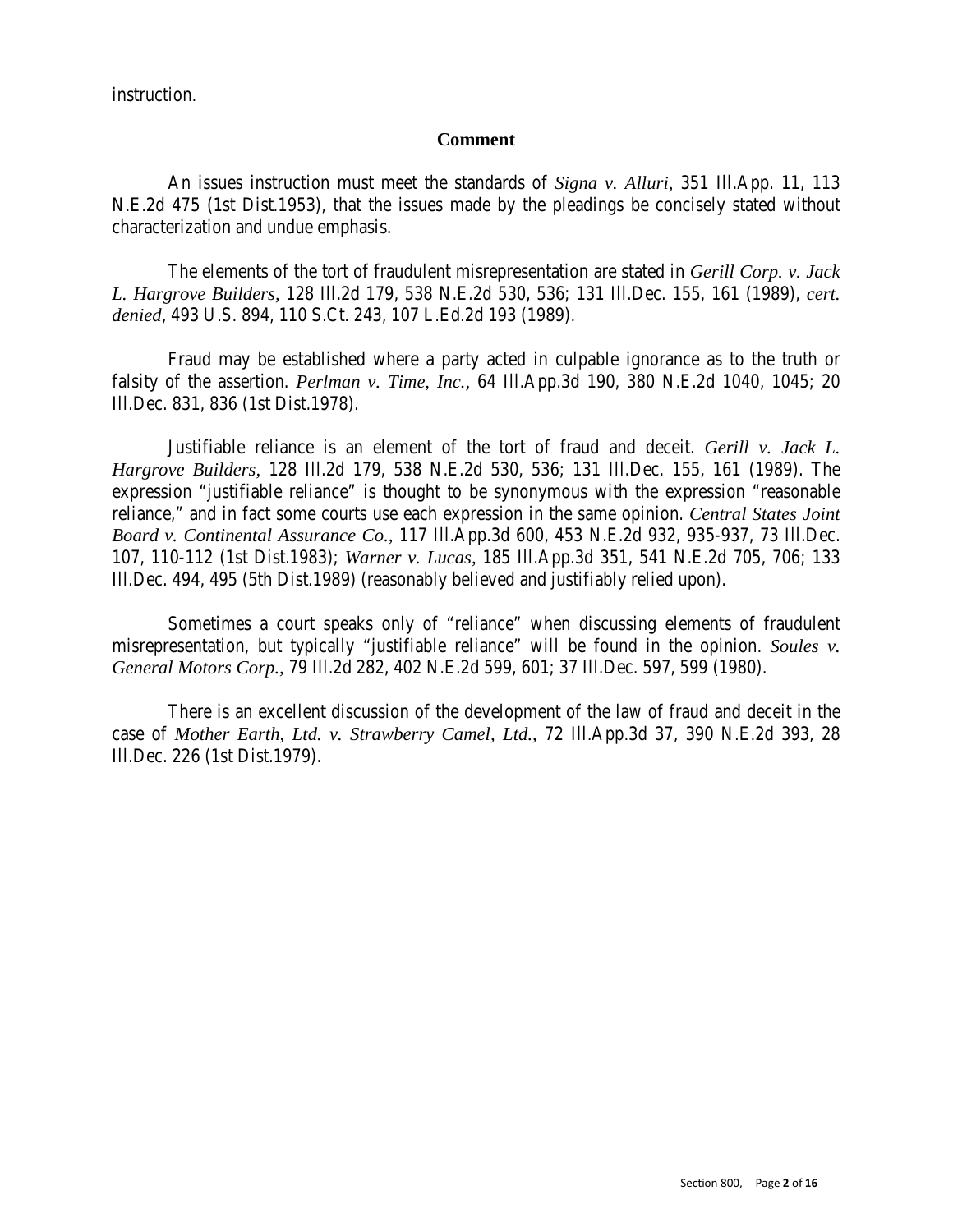# **800.02A Fraud and Deceit--Burden of Proof on the Issues--Alternative One--Fraudulent Misrepresentation--One Plaintiff and One Defendant--Clear and Convincing Evidence Only as to Certain Elements**

The plaintiff has the burden of proving each of the following propositions by clear and convincing evidence:

First, the defendant made [a] false statement[s] of [a] material fact[s];

Second, [the defendant (knew) (or) (believed) the statement(s) (was) (were) false] [or] [the defendant made the statement(s) in reckless disregard of whether (it was) (they were) true or false].

The plaintiff has the burden of proving that each of the following propositions is more probably true than not true:

Third, the defendant made the statement[s] with the intent to induce the plaintiff to [act] [describe what the plaintiff did, e.g., "buy the farm"];

Fourth, the plaintiff reasonably believed the statement[s] and [acted] [describe what the plaintiff did, e.g., "bought the farm"] in justifiable reliance on the truth of the statement[s];

Fifth, the plaintiff's damages resulted from his reliance.

If you find from your consideration of all the evidence that propositions First and Second have been proved by clear and convincing evidence and that propositions Third, Fourth, and Fifth are more probably true than not true, then your verdict should be for the plaintiff.

On the other hand, if you find from your consideration of all the evidence that any of these propositions has not been proved as required in this instruction, then your verdict should be for the defendant.

# **Notes on Use**

This instruction should be given when the court has ruled that only the first two elements of the cause must be proved by clear and convincing evidence. If the court requires all elements to be proved by clear and convincing evidence, then use IPI 800.02B. The committee makes no recommendation with respect to which burden of proof instruction should be given.

IPI 21.01 (meaning of burden of proof) should not be given with this instruction; it is already included in it. No definition of "clear and convincing" has been prepared by the committee. *See* IPI 800.03.

This instruction should not be used where fraud is asserted as a defense to a contract action. In that case, use IPI 700.03.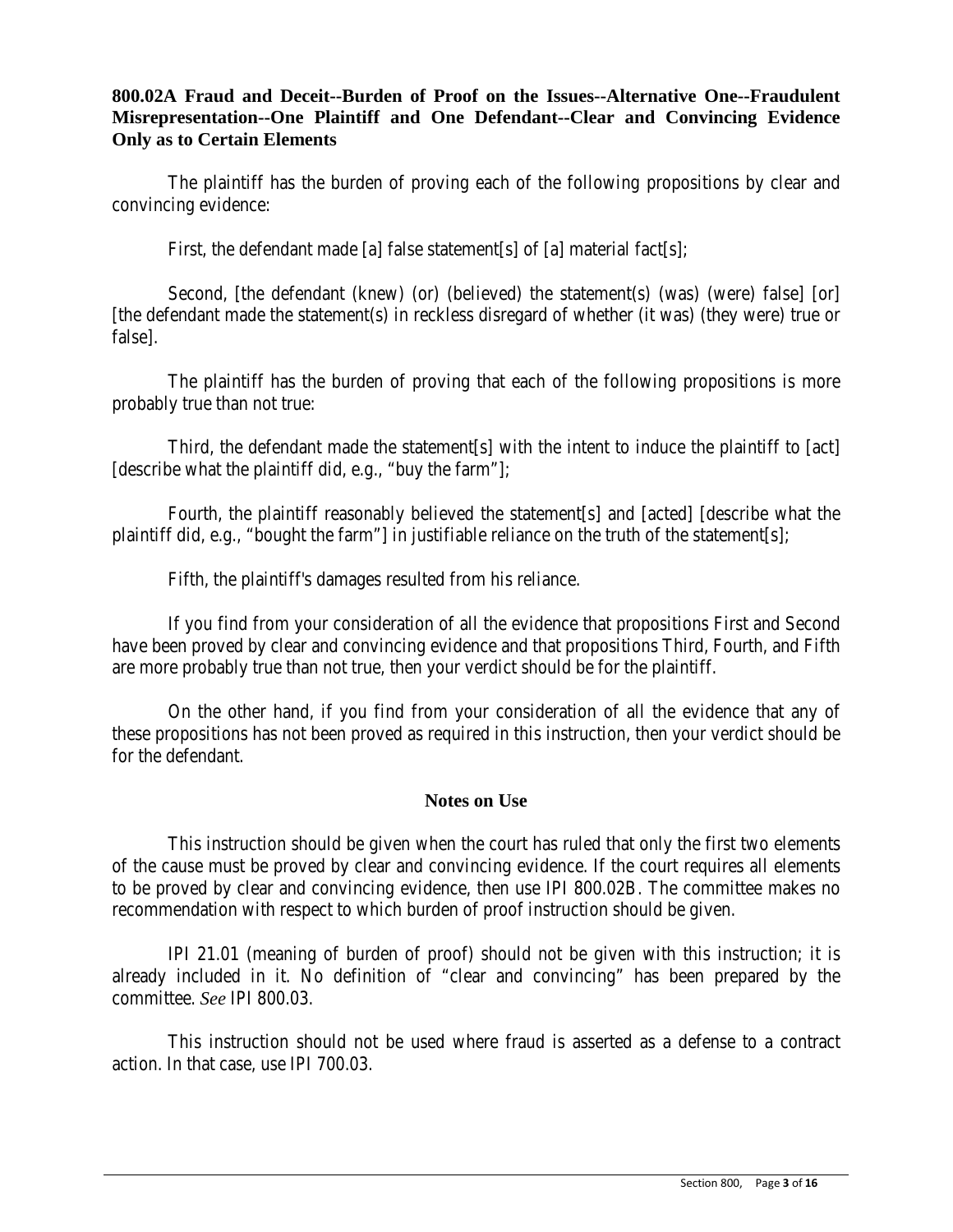#### **Comment**

In *Parsons v. Winter,* 142 Ill.App.3d 354, 491 N.E.2d 1236, 1240; 96 Ill.Dec. 776, 780 (1st Dist.1986), the court held that a plaintiff must prove by clear and convincing evidence that the defendant made a statement of a material nature (as opposed to opinion); that the statement was untrue; and that the statement was known or believed to be untrue by the person making it, or made in culpable ignorance of its truth or falsity. To the same effect is *Gordon v. Dolin,* 105 Ill.App.3d 319, 434 N.E.2d 341, 345; 61 Ill.Dec. 188, 192 (1st Dist.1982). The court did not suggest an enhanced burden of proof with regard to the other elements.

A different result was reached in *Cole v. Ignatius,* 114 Ill.App.3d 66, 448 N.E.2d 538, 542; 69 Ill.Dec. 820, 826 (1st Dist.1983). There, the court held that proof of each element in an action for fraud must be by clear and convincing evidence. The same result was reached in *National Republic Bank v. National Homes Const. Corp.,* 63 Ill.App.3d 920, 381 N.E.2d 15, 18; 21 Ill.Dec. 80, 83 (1st Dist.1978).

For this reason, the committee has prepared two burden of proof instructions. IPI 800.02A was prepared for use in those cases where the trial court rules that only the first and second propositions of IPI 800.02A must be proved by clear and convincing evidence and the remaining elements require only proof by a preponderance or greater weight of the evidence.

IPI 800.02B has been prepared for use in those cases where the trial court rules that each element of the case must be proved by clear and convincing evidence.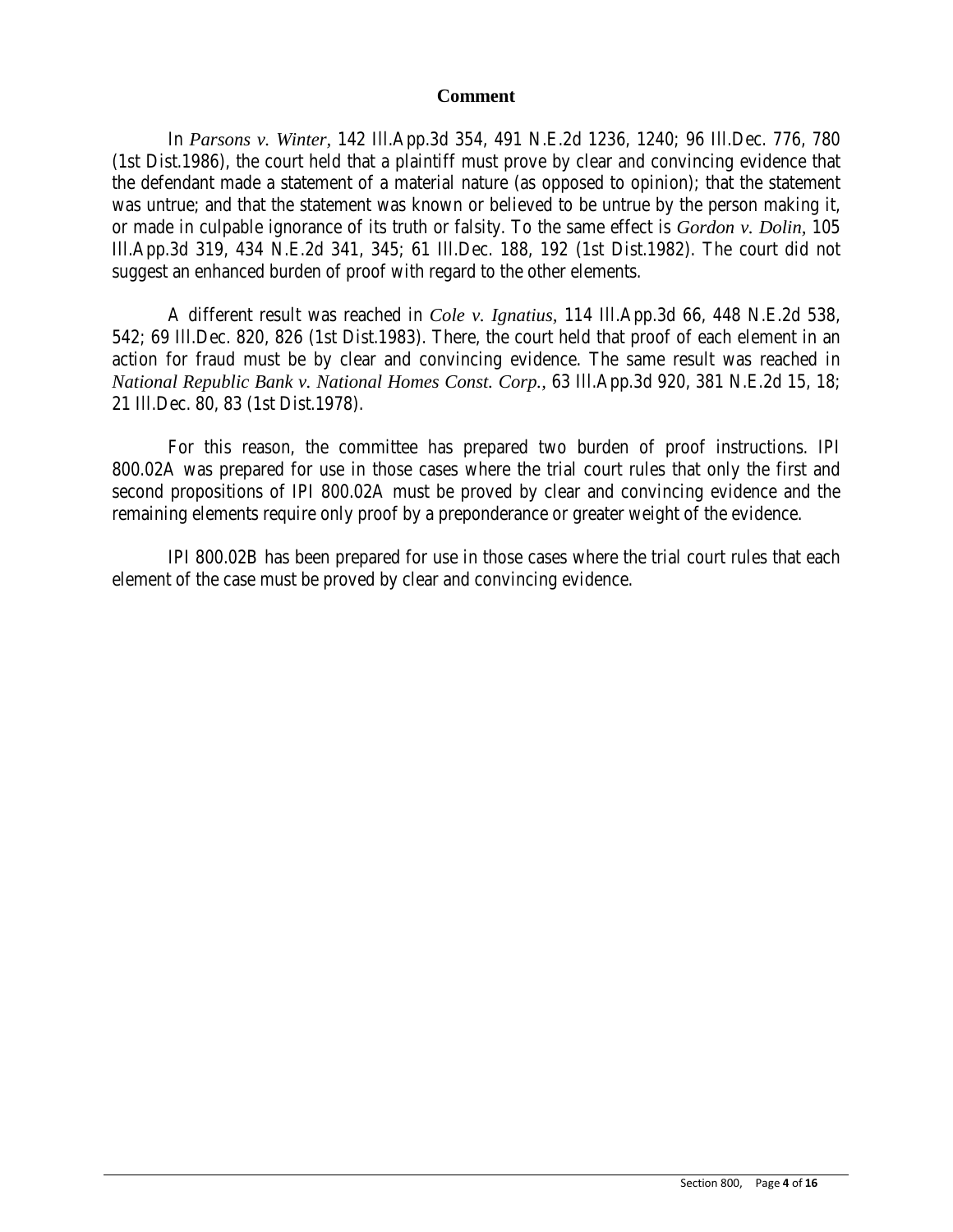## **800.02B Fraud and Deceit--Burden of Proof on the Issues--Alternative Two--Fraudulent Misrepresentation--One Plaintiff and One Defendant--Clear and Convincing Evidence**

The plaintiff has the burden of proving each of the following propositions by clear and convincing evidence:

First, the defendant made [a] false statement[s] of [a] material fact[s];

Second, [the defendant (knew) (or) (believed) the statement(s) (was) (were) false] [or] [the defendant made the statement(s) in reckless disregard of whether (it was) (they were) true or false];

Third, the defendant made the statement[s] with the intent to induce the plaintiff to [act] [describe what the plaintiff did, e.g., "buy the farm"];

Fourth, the plaintiff reasonably believed the statement[s] and [acted] [describe what the plaintiff did, e.g., "bought the farm"] in justifiable reliance on the truth of the statement[s];

Fifth, the plaintiff's damages resulted from his reliance.

If you find from your consideration of all the evidence that each of these propositions has been proved by clear and convincing evidence, then your verdict should be for the plaintiff. On the other hand, if you find from your consideration of all the evidence that any of these propositions has not been proved by clear and convincing evidence, then your verdict should be for the defendant.

## **Notes on Use**

This instruction should be given when the court has ruled that each element of the case must be proved by clear and convincing evidence. If the court rules that only the first two elements of the cause must be proved by clear and convincing evidence, then use IPI 800.02A. The committee makes no recommendation with respect to which burden of proof instruction should be given.

This instruction should not be used when fraud is asserted as a defense to a contract action. In that case, use IPI 700.03.

#### **Comment**

*See* the comment to IPI 800.02A.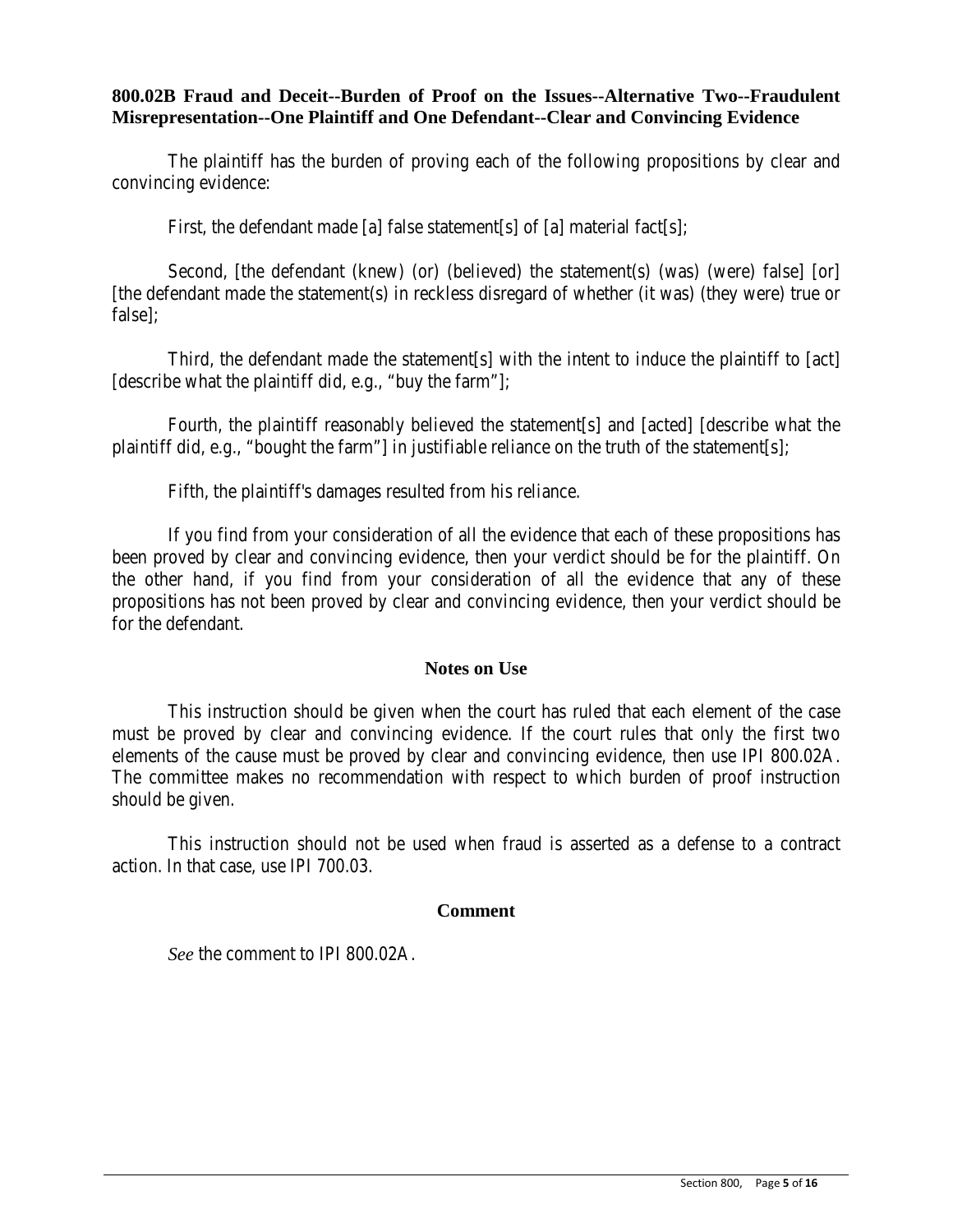### **800.03 Fraud and Deceit--Clear and Convincing Evidence--Definition**

The committee recommends that no definition of "clear and convincing evidence" be given.

#### **Comment**

The expression "clear and convincing" has sometimes been defined in terms of "reasonable doubt." However, such a definition seems to lack clarity and could easily be confused with criminal matters in the minds of a jury. Definitions are discussed in the case of *Parsons v. Winter,* 142 Ill.App.3d 354, 491 N.E.2d 1236, 1240; 96 Ill.Dec. 776, 780 (1st Dist.1986). That court, after discussing a definition of "clear and convincing" which included the words "reasonable doubt," concluded that "highly probably true" would be a clearer statement of the concept. The court also relied on *In re Estate of Ragen,* 79 Ill.App.3d 8, 13-14; 398 N.E.2d 198, 202-203; 34 Ill.Dec. 523, 527-528 (1st Dist.1979).

The committee considered both the terms "reasonable doubt" and "highly probably true." The conclusion the committee reached is that the expression "clear and convincing" is more understandable than any definition that could be framed using "reasonable doubt" or "highly probably true." The expression "clear and convincing" contains terms which are readily understandable and in common every day usage, and an effort to define those terms might very well create confusion and misunderstanding.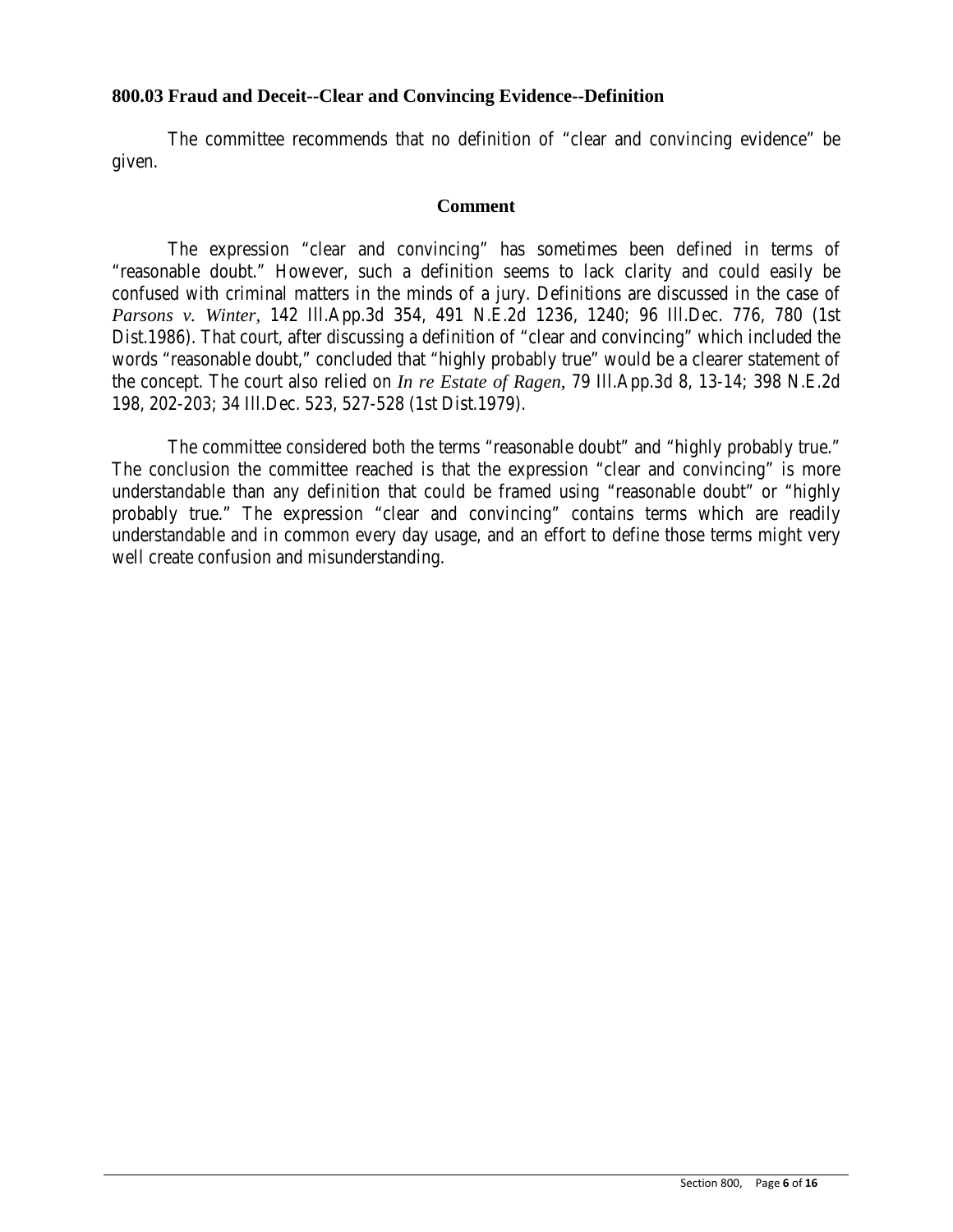### **800.04 Fraud and Deceit--Material Fact--Definition**

When I use the word "material" I mean the [misrepresented] [concealed] [withheld] fact[s] must have been an essential element to the transaction, and had the plaintiff been aware of the truth, he would have acted differently.

### **Notes on Use**

This instruction should be used in every case of fraudulent misrepresentation or fraudulent concealment.

### **Comment**

The Illinois Supreme Court has not defined the term "material." In *Foster v. Oberreich,* 230 Ill. 525, 82 N.E. 858 (1907), the court stated that the representation must be "calculated and intended to influence the plaintiff."

To be "material" the representation must relate to a matter upon which the plaintiff could be expected to rely in determining to engage in the conduct in question. *McPherson v. Hewitt,* 32 Ill.App.3d 435, 443; 335 N.E.2d 606, 612 (2d Dist.1975). It may not be an opinion (*Davis v. Nehf,* 14 Ill.App.3d 318, 302 N.E.2d 382 (1st Dist.1973)), nor a promise of future action (*Polivka v. Worth Dairy, Inc.,* 26 Ill.App.3d 961, 328 N.E.2d 350 (1st Dist.1974)). It may be actionable even if the misrepresentation was not the sole inducement (*Hicks v. Stevens,* 121 Ill. 186, 11 N.E. 241 (1887)). A misrepresentation is "material" and therefore actionable if it is such that had the other party been aware of it, the party would have acted differently. *Perlman v. Time, Inc.,* 64 Ill.App.3d 190, 197; 380 N.E.2d 1040, 1045; 20 Ill.Dec. 831, 836 (1st Dist.1978). The misrepresented condition must be an essential element to the transaction between the parties. *Mack v. Plaza Dewitt Limited Partnership*, 137 Ill.App.3d 343, 484 N.E.2d 900, 906; 92 Ill.Dec. 169, 175 (1st Dist.1985).

For a discussion of the development of the requirement that the misrepresentation be of a "material fact," *see Mother Earth, Ltd. v. Strawberry Camel, Ltd.,* 72 Ill.App.3d 37, 390 N.E.2d 393, 403; 28 Ill.Dec. 226, 236 (1st Dist.1979).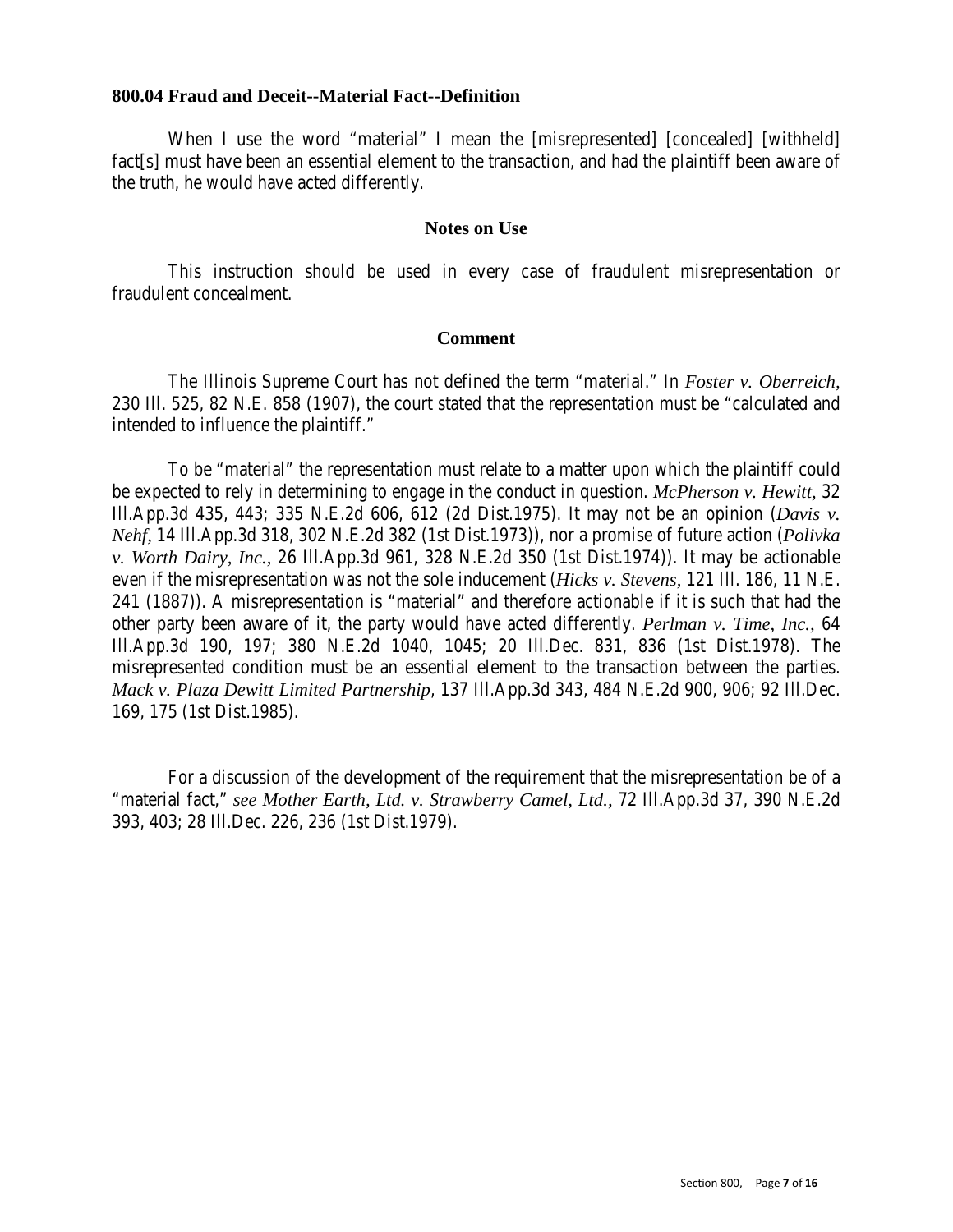### **800.05 Fraud and Deceit--Measure of Damages**

If you decide for the plaintiff on the question of liability, you must then fix the amount of money which will reasonably and fairly compensate him for any of the following elements of damages proved by the evidence to have resulted from the conduct of the defendant.

*[Here insert the elements of recoverable damages which have a basis in the evidence.]*

Whether any of these elements of damages has been proved by the evidence is for you to determine.

#### **Comment**

Damages are determined by assessing the difference between the actual value of the property and the value the property would have had if the representations had been true. *Gerill Corp. v. Jack L. Hargrove Builders,* 128 Ill.2d 179, 538 N.E.2d 530, 537-538; 131 Ill.Dec. 155, 162-163 (1989), *cert. denied*, 493 U.S. 894, 110 S.Ct. 243, 107 L.Ed.2d 193 (1989).

In addition to actual damages, certain consequential damages proximately resulting from the fraud are recoverable. *Home Savings & Loan Association v. Schneider,* 127 Ill.App.3d 689, 469 N.E.2d 585, 589; 82 Ill.Dec. 941, 945 (3d Dist.1984), *aff'd in part & rev'd in part on other grounds*, 108 Ill.2d 277, 483 N.E.2d 1225, 91 Ill.Dec. 590 (1985); Tan v. Boyke, 156 Ill.App.3d 49, 508 N.E.2d 390, 394; 108 Ill.Dec. 229, 233 (2d Dist.1987); Restatement (Second) of Torts § 549 (1977) (in a business transaction, additional damages to give plaintiff the benefit of his or her bargain may be recovered if properly proved).

*See also* Restatement (Second) of Torts § 549(1) (b) (1977) (expenses incurred in preparing to use property in a manner the defendant has represented as appropriate are recoverable).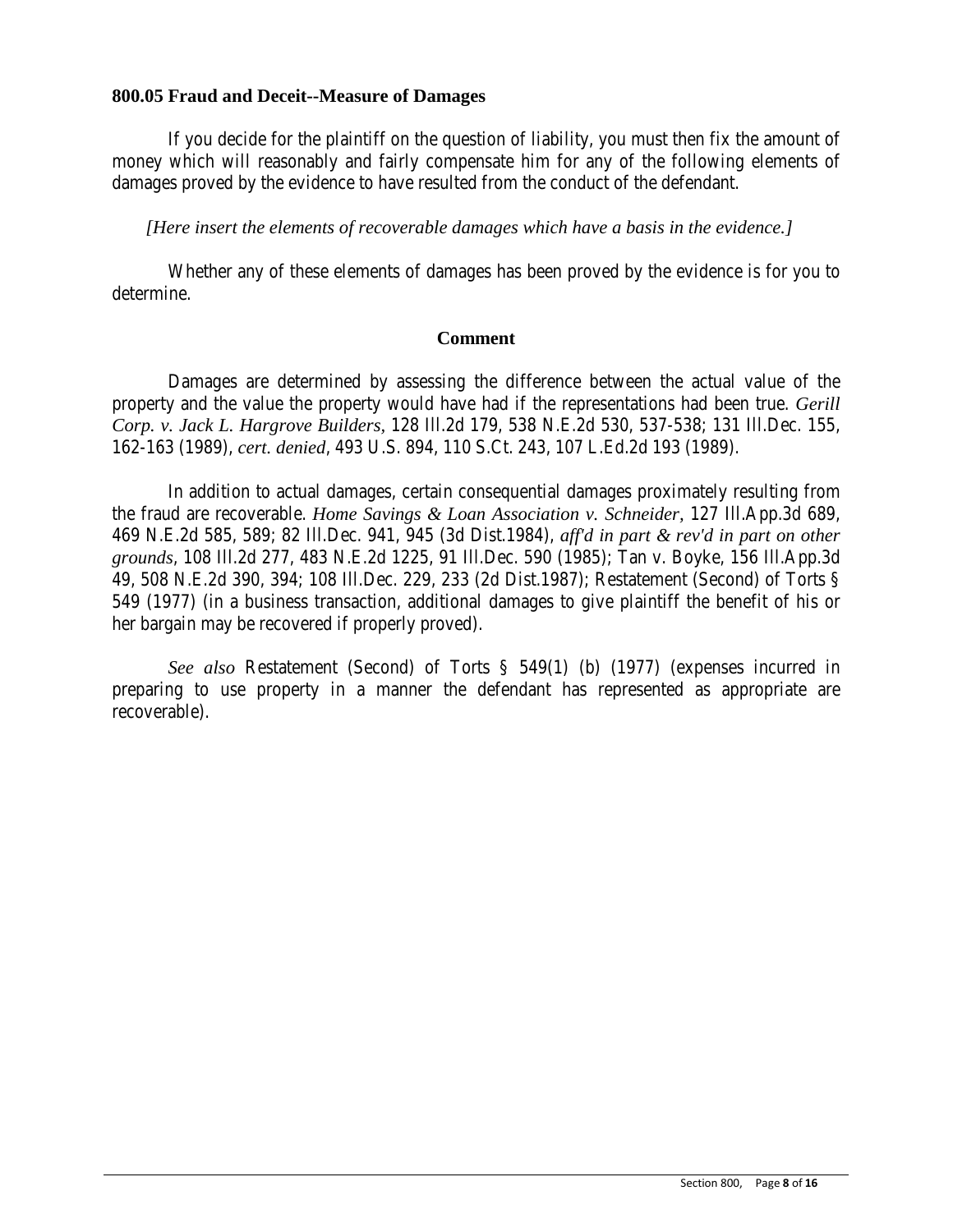## **800.06 Fraud and Deceit--Punitive/Exemplary Damages--Willful and Wanton Conduct--Malicious and Willful Conduct--Violation of Trust and Confidence**

If you find for the plaintiff and if you find the defendant's conduct was [willful and wanton] [malicious and willful] [a violation of trust or confidence] and caused damage to the plaintiff, and if you believe that justice and the public good require it, you may, in addition to any other damages to which you find the plaintiff entitled, award an amount which will serve to punish the defendant and to deter the defendant and others from similar conduct.

## **Notes on Use**

This instruction should be given where punitive damages are sought in an action for fraud.

If the phrase "willful and wanton" is used in the instruction, also give IPI 14.01.

#### **Comment**

In a fraud action, it is error to give a version of IPI 35.01 which substitutes the words "fraud and deceit" for the words "willful and wanton." *Home Savings & Loan Association v. Schneider,* 108 Ill.2d 277, 483 N.E.2d 1225, 1228; 91 Ill.Dec. 590, 593 (1985). Punitive damages may not be awarded solely upon a finding of fraud without requiring willful and wanton conduct. *Id*. The court in *Schneider* relied on *Laughlin v. Hopkinson,* 292 Ill. 80, 89; 126 N.E. 591, 594 (1920), which held that in a deceit action, punitive damages may be allowed where the wrong involves some violation of duty springing from a relationship of trust or confidence, or where the fraud is gross, or the case presents other extraordinary or exceptional circumstances clearly showing malice and willfulness.

Whether the circumstances in a particular case may justify an award of punitive damages is a question of law for the court. *J. I. Case Co. v. McCartin-McAuliffe Plumbing & Heating, Inc.,* 118 Ill.2d 447, 453; 516 N.E.2d 260, 263; 114 Ill.Dec. 105, 108 (1987).

The purpose of punitive damages is not to compensate the plaintiff but rather to punish the defendant and to serve as a deterrent. Punitive damages can only be awarded for conduct involving some element of outrage similar to that usually found in crime. *Loitz v. Remington Arms Co.,* 138 Ill.2d 404, 563 N.E.2d 397, 401; 150 Ill.Dec. 510, 514 (1990).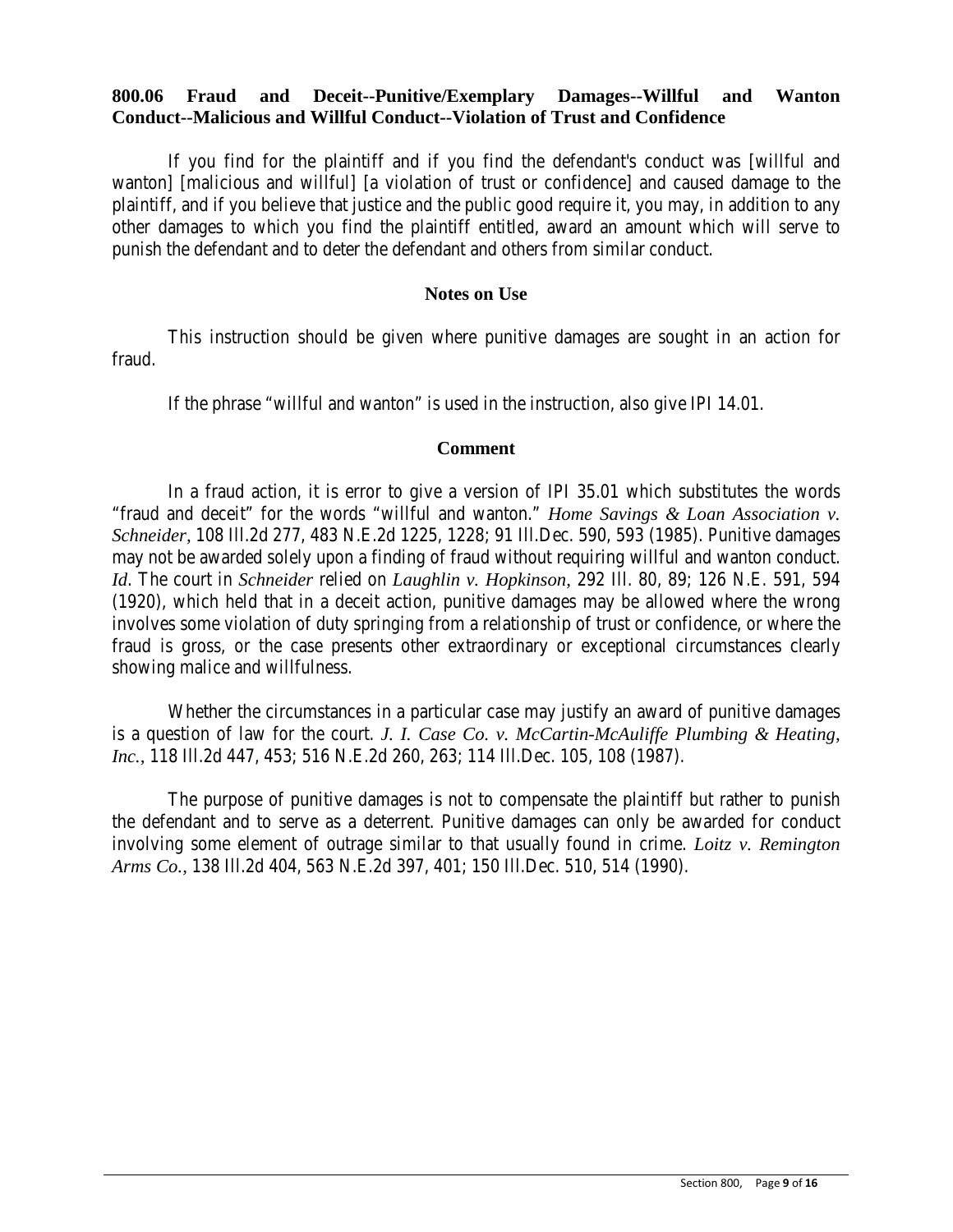# **800.07 Fraud and Deceit--Punitive/Exemplary Damages--Liability of Corporate Principal for the Act of an Agent**

The defendant [name of corporate defendant] is a corporation and can act only through its officers and employees. As to plaintiff's claim for compensatory damages against [name of corporate defendant], any act or omission of an officer or employee within the scope of his employment is the action or omission of the defendant [name of corporate defendant].

As to plaintiff's claim for punitive damages against [name of corporate defendant], a different rule applies. Punitive damages may be awarded against [name of corporate defendant] only if (1) you find in favor of the plaintiff and against [name of corporate defendant] under Count \_\_\_\_ of the complaint, and (2) you find the officer's or employee's conduct was [willful and wanton] [malicious and willful] [a violation of trust or confidence], and (3) you find that, as to the act(s) or omission(s) giving rise to liability under Count \_\_\_\_, [state condition (a), (b), (c), or (d)] [one or more of] [both of] the following condition[s] [is] [are] met:

[ (a) ] [The corporation, through its management, authorized the doing and the manner of the act or omission] [; or]

[ (b) ] [The employee responsible for the act or omission was unfit, and the corporation was reckless in employing him] [; or]

[ (c) ] [The act or omission was that of a managerial employee who was acting in the scope of his employment] [; or]

[ (d) ] [The corporation, through its management or a managerial employee, ratified or approved the act or omission].

If you find for the plaintiff and against the defendant under Count \_\_\_\_ of the complaint, and if you further find that the officer's or employee's conduct was [willful and wanton] [malicious and willful] [a violation of trust or confidence], and if you further find that [restate condition (a), (b), (c), or (d)] [one or (more) (both) of these conditions (is) (are) met], and if you further believe that justice and the public good require it, you may, in addition to any other damages to which you find the plaintiff entitled, award an amount which will serve to punish [name of corporate defendant] and to deter [name of corporate defendant] and others from similar conduct.

## **Notes on Use**

This instruction must be given in lieu of IPI 800.06 and IPI 50.11 in any case in which the trial court rules that a submissible case has been made on the issue of punitive damages and such damages are sought against a corporate defendant based on the fraudulent conduct of its employee(s).

If only one of the four conditions is claimed, it should be inserted in the second and last paragraphs where indicated, and the other conditions omitted. If more than one condition is claimed, use the appropriate subparagraphs  $((a), (b), (c), or (d))$  and number or letter them consecutively for reference. A condition should be included only if the court rules that it is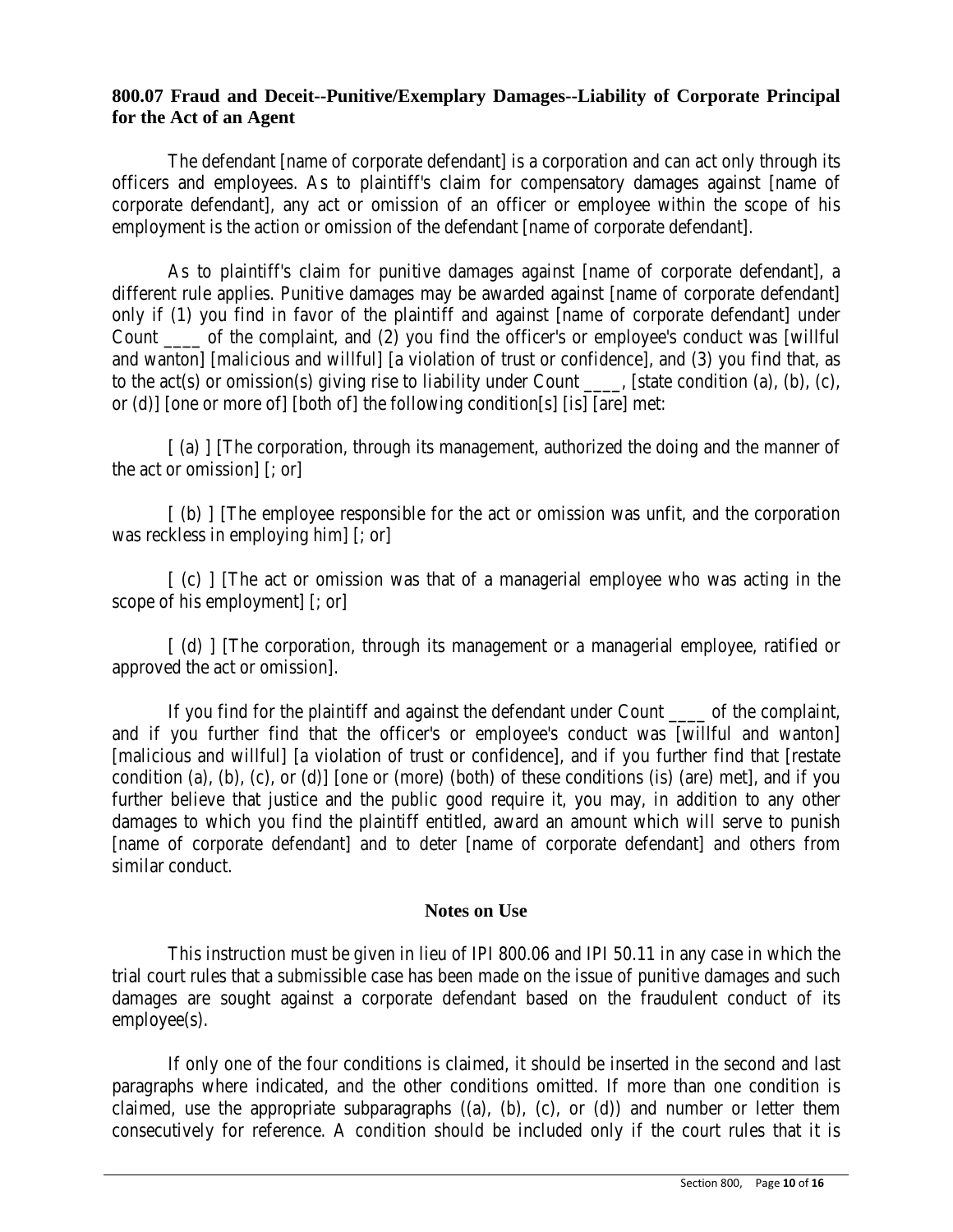supported by evidence sufficient to support a jury finding of that condition.

Additional agency instructions should be used as appropriate. *See* IPI Chapter 50.

### **Comment**

As to the award of punitive damages against a corporation for the tort of one of its employees, Illinois has adopted the requirements of the Restatement (Second) of Torts § 909 and the Restatement (Second) of Agency § 217C. *Mattyasovszky v. West Towns Bus Co.,* 61 Ill.2d 31, 330 N.E.2d 509, 512 (1975); *Deal v. Byford,* 127 Ill.2d 192, 537 N.E.2d 267, 130 Ill.Dec. 200 (1989); *Kennan v. Checker Taxi Co.,* 250 Ill.App.3d 155, 620 N.E.2d 1208, 1212; 189 Ill.Dec. 891, 895 (1st Dist.1993) (citing cases); *Kemner v. Monsanto Co.,* 217 Ill.App.3d 188, 576 N.E.2d 1146, 1156-1157; 160 Ill.Dec. 192, 202-203 (5th Dist.1991).

*See* Comment to IPI 800.06.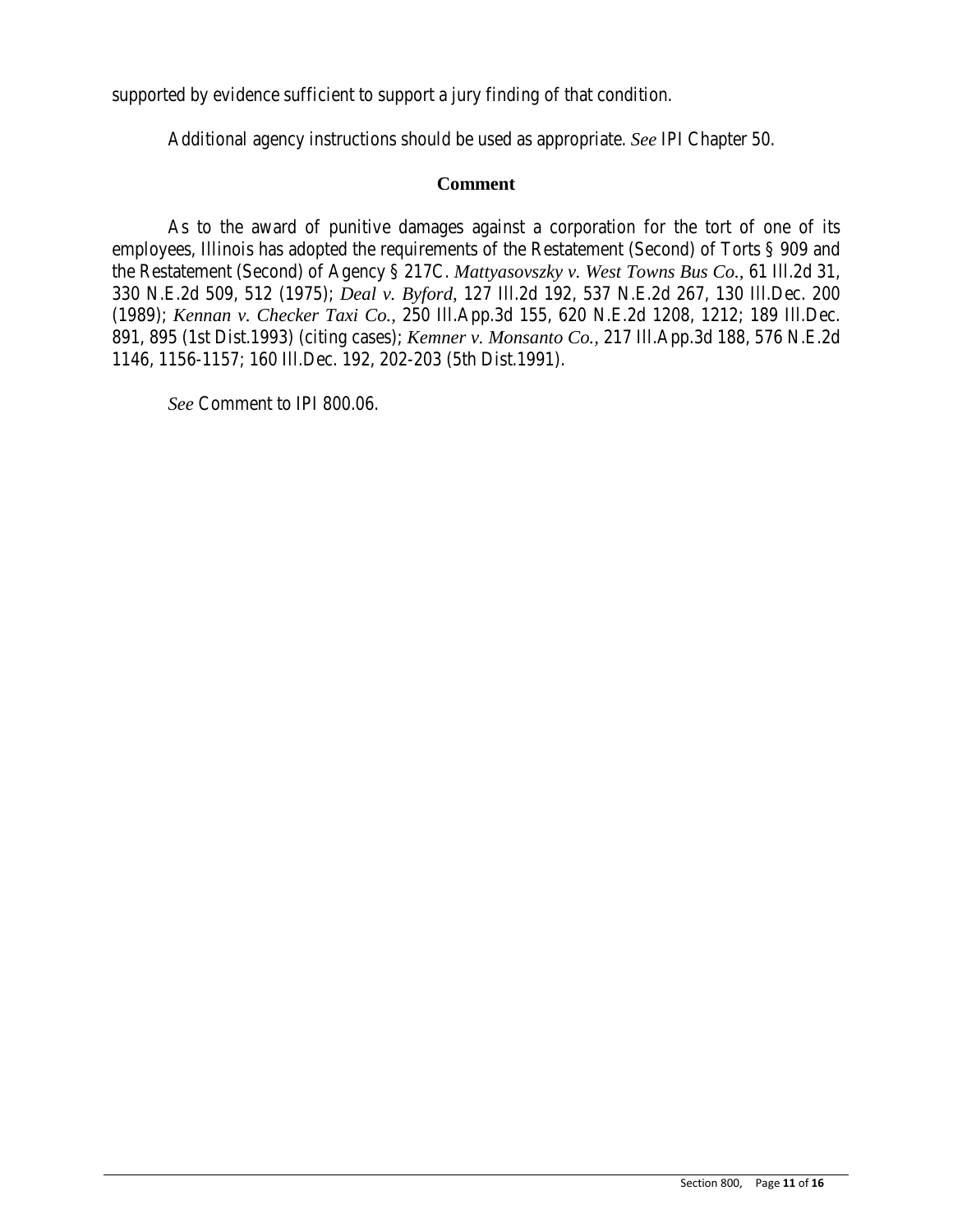## **800.08 Fraud and Deceit--Fraudulent Concealment--Issues Made by the Pleadings--One Defendant**

The plaintiff claims that the defendant knowingly [concealed from] [withheld from] the plaintiff the following fact[s]:

*[Here insert or paraphrase the alleged fact(s) claimed to have been concealed or withheld.]*

The plaintiff further claims that the fact[s] [concealed] [withheld] [was] [were] [a] material fact[s].

The plaintiff further claims that the defendant [concealed] [withheld] the fact[s] with the intent to deceive the plaintiff and to induce the plaintiff to [act] [describe what the plaintiff did, e.g., "buy the farm"].

The plaintiff further claims that he [acted] [describe what the plaintiff did, e.g., "bought the farm"] in justifiable reliance on the facts as he knew them.

The plaintiff further claims that he sustained damages as a result of the [concealment] [withholding] of [a] material fact[s] by the defendant.

The defendant [denies that he knowingly (concealed) (withheld) any material fact(s) from the plaintiff,] [denies that he (concealed) (withheld) any fact(s) with the intent to deceive the plaintiff or to induce the plaintiff to (act) ([describe what the plaintiff did, e.g., "buy the farm"]),] [denies that the plaintiff (acted) ([describe what the plaintiff did, e.g., "bought the farm"]) in justifiable reliance on the facts as he knew them,] [and] [denies that damage resulted to the plaintiff from his reliance on the facts as he knew them].

## **Notes on Use**

This instruction should be used where the plaintiff's complaint is based upon fraudulent concealment or silence. Before this instruction can be given, the court must determine that the defendant had a duty to the plaintiff to disclose the fact(s) allegedly concealed or withheld.

## **Comment**

Illinois courts have consistently held that the elements of a claim for fraudulent concealment are the same as the elements for a claim of fraudulent misrepresentation. Intentional concealment is said to be the equivalent of a false statement of material fact. Zimmerman v. Northfield Real Estate, Inc., 156 Ill.App.3d 154, 510 N.E.2d 409, 413; 109 Ill.Dec. 541, 545 (1st Dist.1986).

To assist the practitioner, the elements have been restated in this instruction to accommodate the complaint of concealment as distinguished from misrepresentation.

"Fraud may consist in the concealment of what is true as well as the assertion of what is false where the concealment is shown to have been done with the intention to deceive under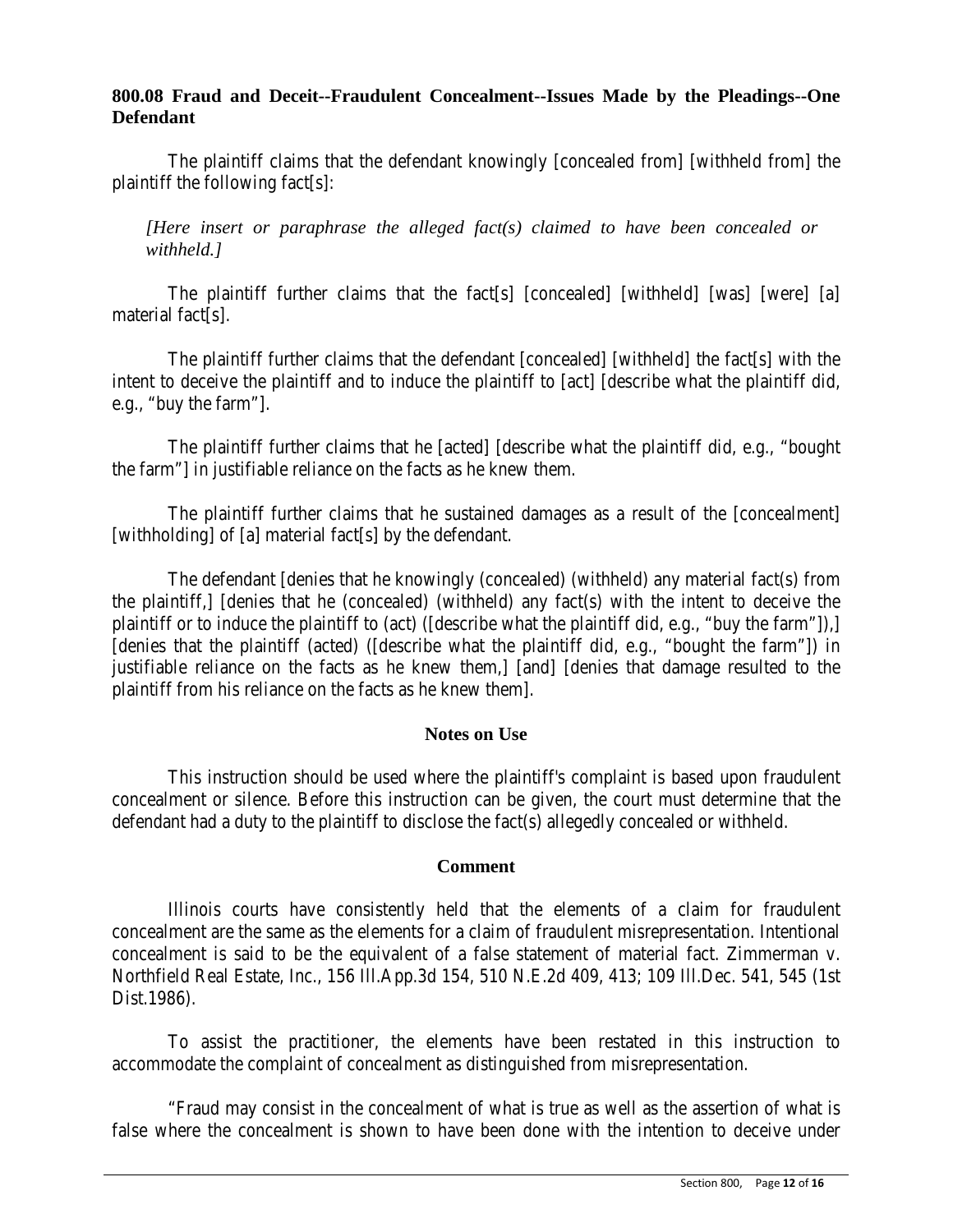circumstances creating an opportunity and duty to speak." *In re Marriage of Richardson,* 237 Ill.App.3d 1067, 606 N.E.2d 56, 67; 179 Ill.Dec. 224, 235 (1st Dist.1992). Concealment of an existing material fact is actionable where employed as a device to mislead. *Chapman v. Hosek,* 131 Ill.App.3d 180, 475 N.E.2d 593, 598; 86 Ill.Dec. 379, 384 (1st Dist.1985). Fraud is the intentional misrepresentation of a material fact or the concealment of a fact which induces a party to rely on that misrepresentation to his or her detriment. *In re Marriage of Gurin,* 212 Ill.App.3d 806, 571 N.E.2d 857, 862; 156 Ill.Dec. 877, 882 (1st Dist.1991).

Silence alone does not generally constitute a misrepresentation. *Russow v. Bobola,* 2 Ill.App.3d 837, 277 N.E.2d 769 (2d Dist.1972). However, when the opportunity and duty to speak exists, deceptive conduct or the suppression of material facts is involved, and the injured party would have acted differently absent the other party's silence, such silence may constitute either misrepresentation or concealment. *Heider v. Leewards Creative Crafts, Inc.,* 245 Ill.App.3d 258, 613 N.E.2d 805, 184 Ill.Dec. 488 (2d Dist.1993); *In re Marriage of Richardson,* 237 Ill.App.3d 1067, 606 N.E.2d 56, 179 Ill.Dec. 224 (1st Dist.1992). In cases involving such fraudulent behavior, the distinction between concealment and affirmative misrepresentation is tenuous. *Lindsey v. Edgar,* 129 Ill.App.3d 718, 473 N.E.2d 92, 84 Ill.Dec. 876 (4th Dist.1984).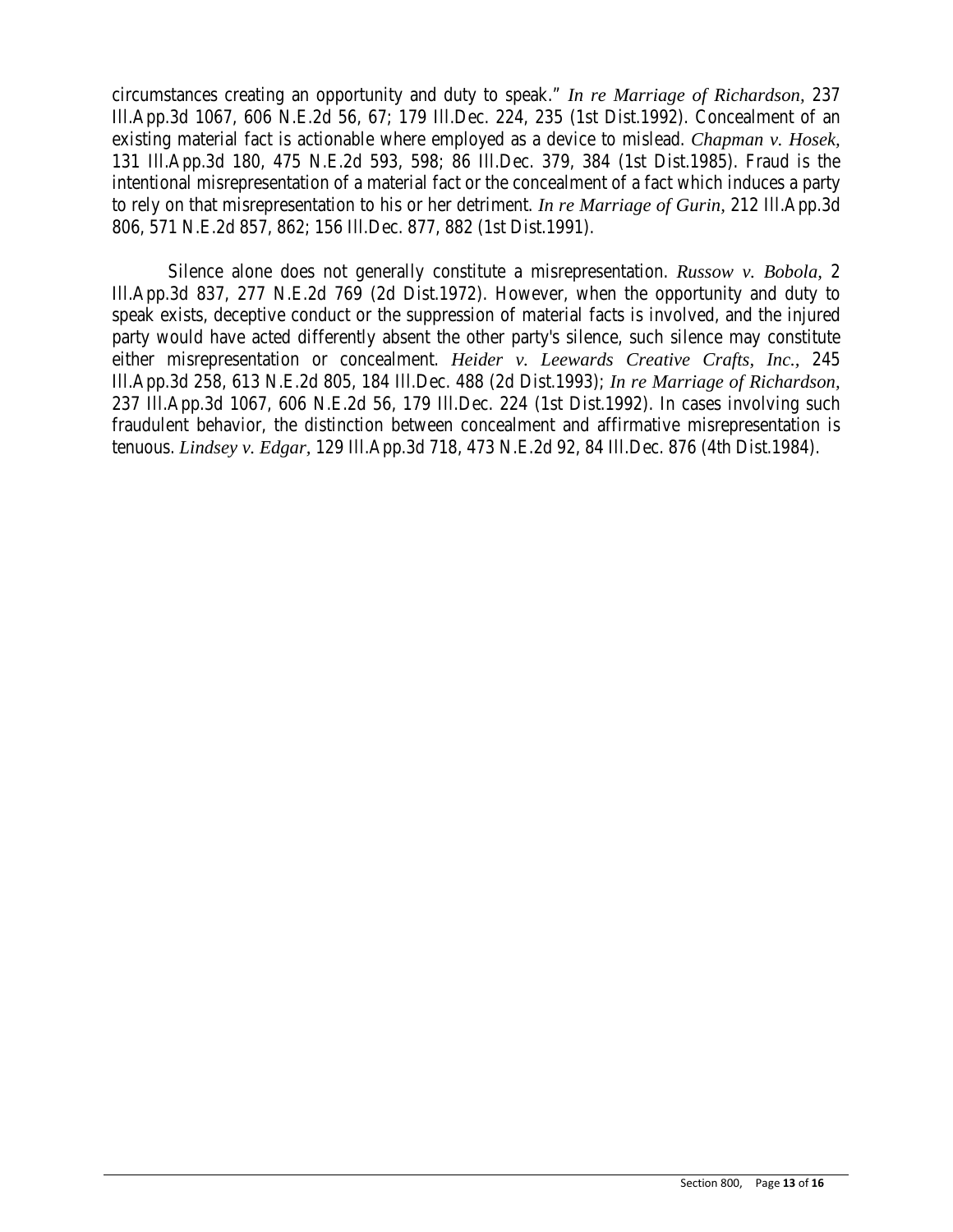# **800.09A Fraud and Deceit--Burden of Proof on the Issues--Alternative One--Fraudulent Concealment--One Plaintiff and One Defendant--Clear And Convincing Evidence Only as to Certain Elements**

The plaintiff has the burden of proving each of the following propositions by clear and convincing evidence:

First, the defendant knowingly [concealed] [withheld] from the plaintiff [a] material fact[s];

Second, that the defendant [concealed] [withheld] the fact[s] with the intent to deceive the plaintiff and induce the plaintiff to [act] [describe what the plaintiff did, e.g., "buy the farm"].

The plaintiff has the burden of proving each of the following propositions is more probably true than not true:

Third, the plaintiff [acted] [describe what the plaintiff did, e.g., "bought the farm"] in justifiable reliance on the facts as he knew them;

Fourth, the plaintiff's damages resulted from the [concealment] [withholding] of [a] material fact[s] by the defendant.

If you find from your consideration of all the evidence that propositions First and Second have been proved by clear and convincing evidence and that propositions Third and Fourth are more probably true than not true, then your verdict should be for the plaintiff. On the other hand, if you find from your consideration of all the evidence that any of these propositions has not been proved as required in this instruction, then your verdict should be for the defendant.

## **Notes on Use**

This instruction should be given when the court has ruled that only the first two elements of the cause must be proved by clear and convincing evidence. If the court requires all elements to be proved by clear and convincing evidence, then use IPI 800.09B. The committee makes no recommendation with respect to which burden of proof instruction should be given.

IPI 20.01 (meaning of burden of proof) should not be given with this instruction; it is already included. No definition of "clear and convincing" has been prepared by the committee. *See* comment to IPI 800.03.

This instruction should not be used where fraudulent concealment is asserted as a defense to a contract action. In that case, use IPI 700.03.

## **Comment**

The elements for a claim of fraudulent concealment and fraudulent misrepresentation have been held to be the same. Intentional concealment is said to be the equivalent of a false statement of material fact. *Zimmerman v. Northfield Real Estate, Inc.,* 156 Ill.App.3d 154, 510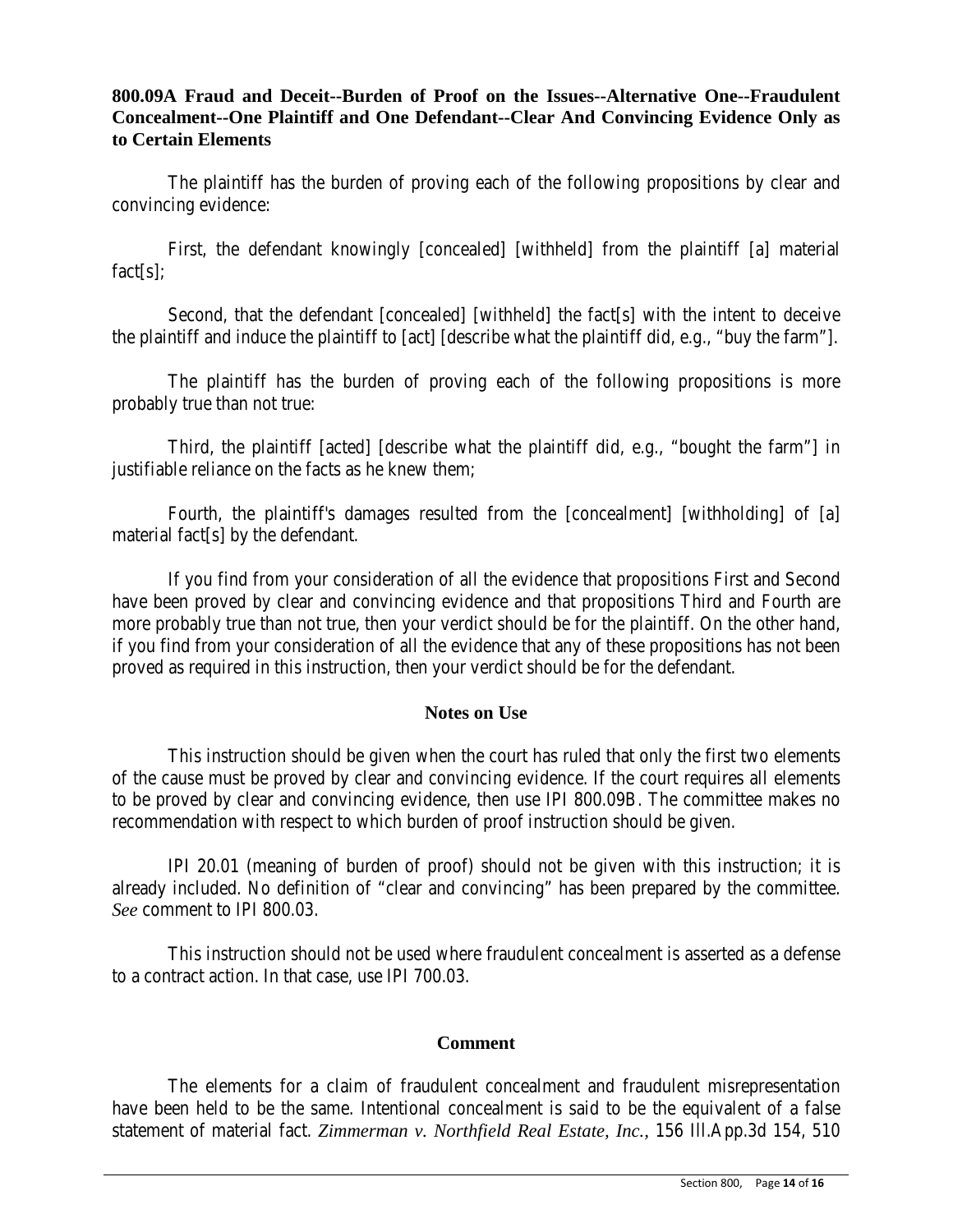N.E.2d 409, 413; 109 Ill.Dec. 541, 545 (1st Dist.1986). For this reason, the burden of proof in a case of fraudulent concealment is essentially the same as the burden of proof in fraudulent misrepresentation. For a discussion of the alternative burden of proof instructions *see* the comment to 800.02A.